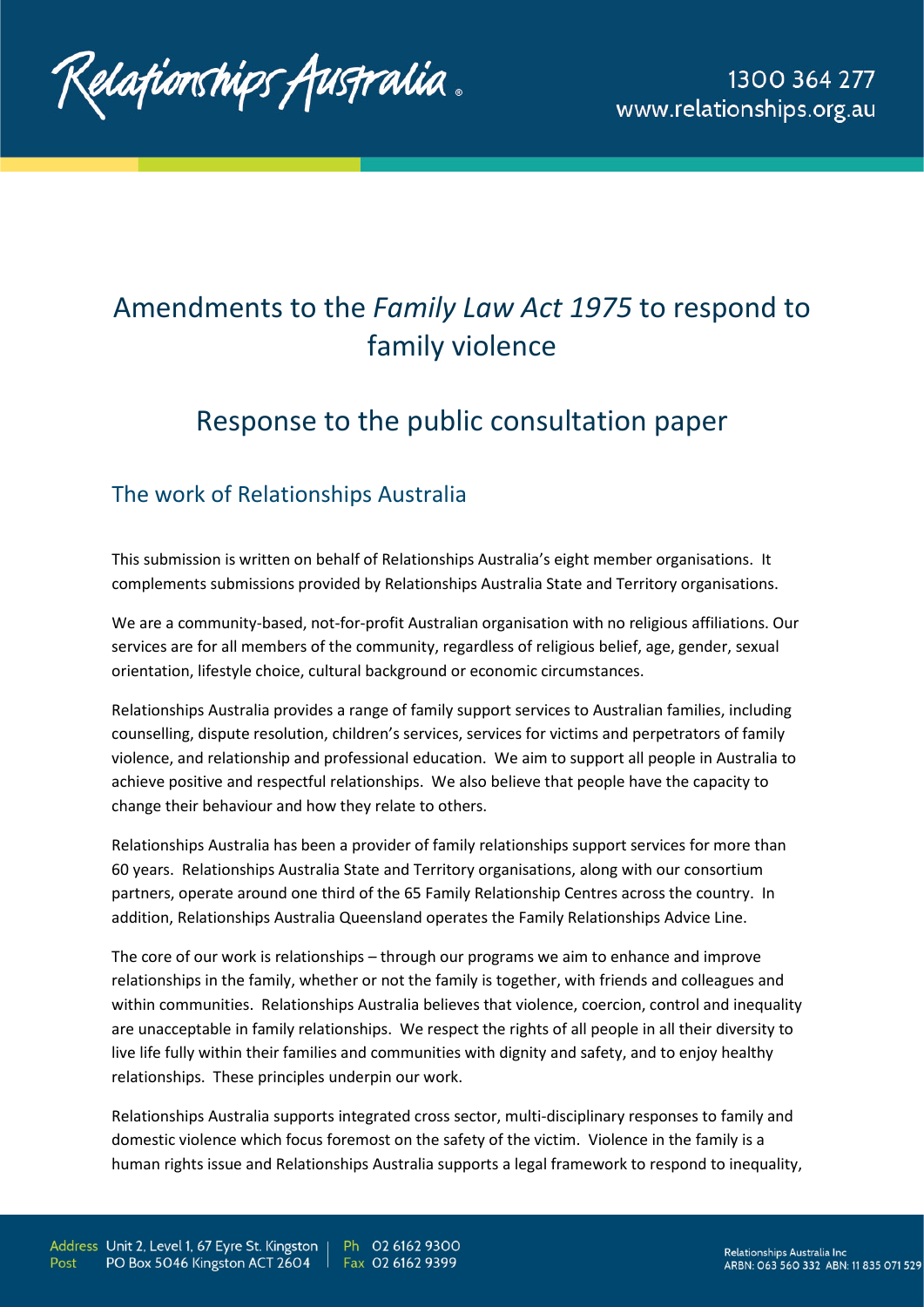coercion and control, and the use of violence in families, including amendments to the *Family Law Act 1975* that protect victims of family violence.

Overall, Relationships Australia supports the amendments to the *Family Law Act 1975* as described in the public consultation paper. We particularly welcome the expansion of the jurisdiction of the State and Territory courts and the criminalisation of breaches of personal protection orders.

We offer the following comments and suggestions:

- We note the non-legislative measures that will accompany the proposed amendments, including training for judicial officers and part 2 of the National Domestic and Family Violence Bench Book. We would like to suggest that this training includes awareness of the entire family law system, including alternative dispute resolution services, counselling and targeted family supports such as specialised family violence services ( for example, men's behavioural change programs and victim and perpetrator support) and parenting programs. This would further assist in integrating the legal and community sectors and increase access to support services for men, women and children.
- Training for judicial officers might usefully include screening, detection and risk assessment to increase the overall ability of State and Territory courts to identify and respond to family violence. Training should cover common tools and understandings across the legal and non-legal parts of the family law system. It should also aim to increase awareness of the needs of particular vulnerable groups, including people from culturally and linguistically diverse and Indigenous backgrounds.
- We note that these amendments are likely to increase the burden on family law services. For example, our services are already seeing a significant increase in subpoenas and requests for information, and in our experience the State and Territory courts are even more likely to seek information from services.
- It would be useful to clearly specify how confidentiality provisions in the *Family Law Act 1975* will apply when State and Territory courts are hearing and responding to multiple issues. There is currently some confusion about the intersection between protections under the *Family Law Act 1975* when information is requested by a State court.
- The budget for the non-legislative measures appears modest. The success of these reforms may be dependent on whether there are sufficient resources to adequately train judicial officers and build the capacity of the courts to deal with the increase in matters that will be dealt with, for example, an increased number of property matters.
- The public consultation paper clearly spells out the positive impacts of the proposed amendments. It may be useful to establish a mechanism for monitoring the positive and negative impacts of the reform, including any unintended consequences.